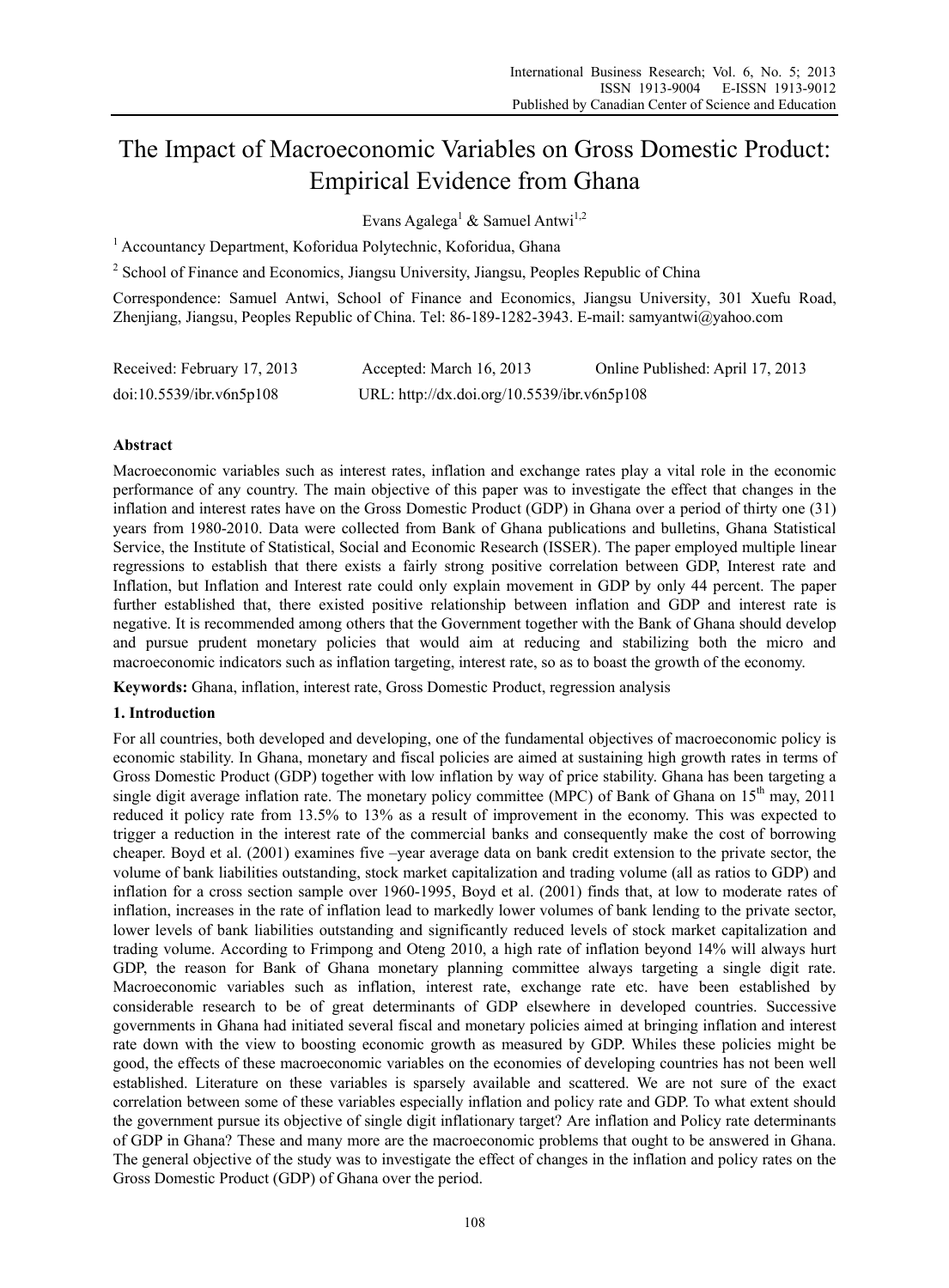# *1.1 Relationship between Inflation and GDP*

Lupu D. V. (2007) established that there is a positive relationship between inflation and GDP growth in Romania in the short run. This implies that, as inflation increases GDP must also increase in the short run. However, when inflation decreases, GDP should also decrease. Drukker et al (2005) established that, if inflation rate is below 19.16%, increases in inflation do not have a statistically significant effect on growth, but, when inflation is above19.16%; further increases in inflation will decrease long run growth. This affirmation is in line with Lupu D. V. (2007) but only that, it establishes a threshold beyond which the assertion of Lupu D. V. (2007) will not hold. Mallik et al (2001) established a long run positive relationship between GDP growth rate and Inflation among four South Asian Countries. However, Kasim et al (2009) was able to establish the non-linearity between inflation rate and GDP growth rate in Malaysia. His study analysed the relationship between inflation rate and economic growth rate in the period 1970-2005 in Malaysia. A specific question that is addressed in this study is what the threshold inflation rate for Malaysia. The findings suggest that there is one inflation threshold value exist for Malaysia. This evidence strongly supports the view that the relationship between inflation rate and economic growth is nonlinear. The estimated threshold regression model suggests 3.89% as the threshold value of inflation rate above which inflation significantly retards growth rate of GDP.

# *1.2 The Relationship between Interest Rate and GDP*

Obamuyi T.M. (2006) established that lending rates have significant effects on GDP; this implies that there exists a unique long run relationship between GDP growth and interest rates and that the relationship is negative. This means when interest rate reduces, GDP in the short run will increase, but when interest rate declines GDP will increase.

## **2. Methodology**

# *2.1 Source and Data Collection Procedure*

Since the source of the data collected was secondary, the procedure for the data collection was relatively simple. More specifically, data were collected from available records, publications and bulleting of the Bank of Ghana, the Ghana Statistical Service, the Institute of Statistical Social and Economic Research (ISSER) –Ghana, and also from the internet (from www.indexmundi). These data were then taken to the regional office of the Ghana Statistical Service (GSS) Ashanti Region –Kumasi for authentication. The data collected with regard to GDP, interest rate and inflation rate covered the period 1980 to 2010 which gives thirty one (31) data points which is statistically large to be used for the study.

## *2.2 Model Specification*

The model used in this study is multiple linear regression models. This attempted to look at the effects or the relationship between a dependent (responsible) variable and number independent (explanatory) variables.

With regard to this study, the dependent variable is Gross Domestic Product (GDP) and the independent or explanatory variables are inflation and interest rates.

The model specified is therefore:

 $Y = \beta_0 + \beta_{1X1} + \beta_{2X2} + \varepsilon_{ii}$ . Letting GDP = Y, Inflation = X<sub>1</sub>, and Interest rate = X<sub>2</sub>. The model is re-specified as GDP =  $\beta_0$  +  $\beta_1$ Inflation rate +  $\beta_2$ Interest rate, where  $\beta_0$ ,  $\beta_1$  and  $\beta_2$  are the regression coefficients which are estimated from the sample data. The  $\varepsilon_{ij}$  is the random error term.

## *2.3 Method of Data Analysis*

All information (data) collected from the secondary source were sorted out, edited and collated with the aid of simple tables to enabled the overall perspective of the data to be determined quickly and easily as well as enabling interpretations and meaningful conclusions to be drawn. Furthermore, in order to substantiate the effectiveness of the information presented in the tables, line graphs have been used to display the data.

Statistical computer software programme was used to conduct the inferential statistical analysis. Specifically the Statistical Package for the Social Scientist (SPSS) has been used to analyze such data.

## *2.4 Model Adequacy Checking*

This is done first by testing for individual regression coefficients. The dependence of Y and  $X_i$  can be assessed by testing the significance of  $β<sub>i</sub>$ . The hypothesis is

H<sub>0</sub>:  $β<sub>i</sub> = 0$  and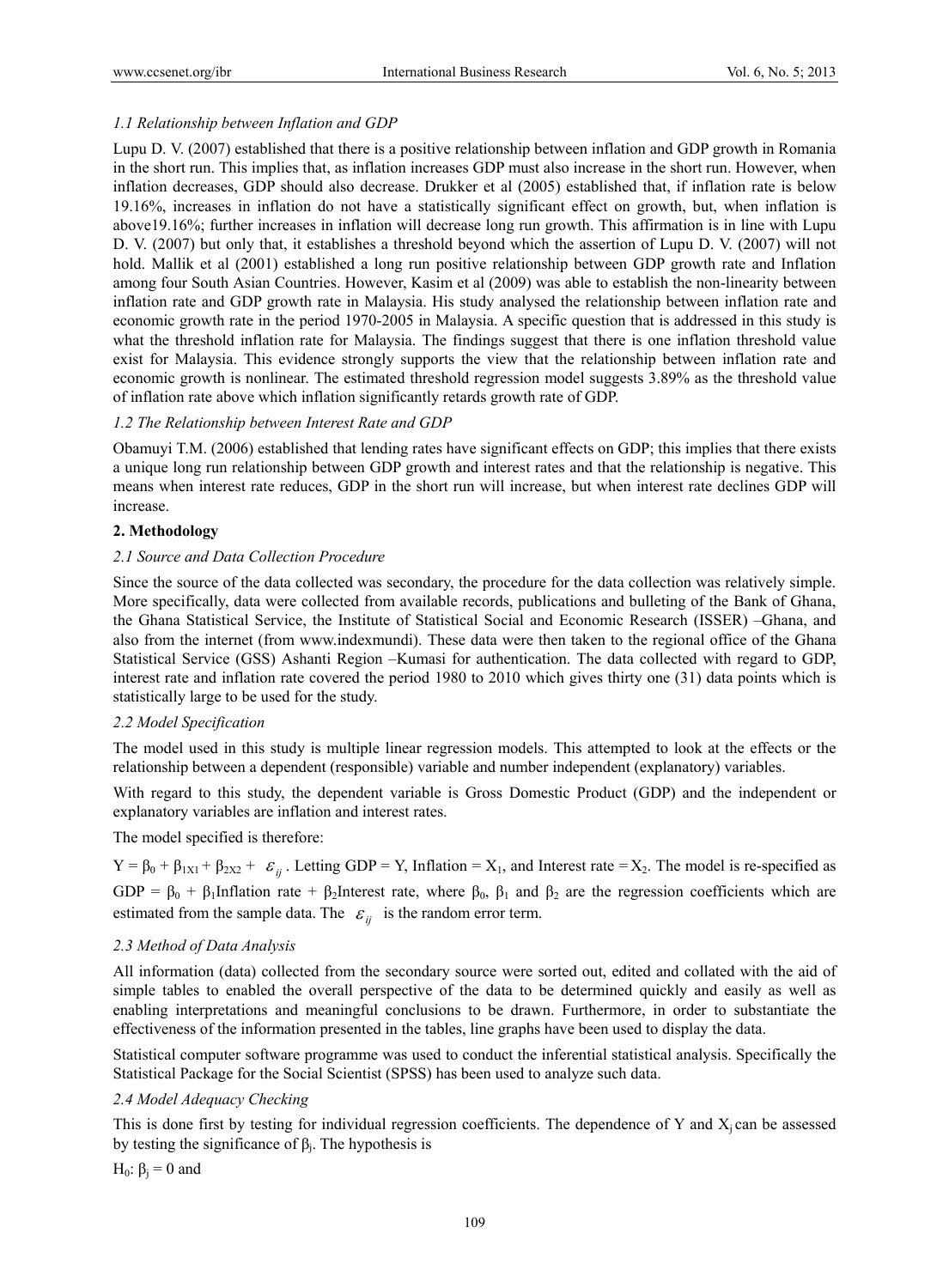H<sub>1</sub>:  $\beta_i \neq 0$ .

The test statistics is:

 $t =$  $(\beta j)$ *j S j*  $\beta$  $_{\beta}$ where, S  $(\beta_i)$  =  $\int_{i=1}^{n} (xi - x) 2$ *s*  $\sum_{i=1}^{n} (xi - x)$ the test statistics has the student's t-distribution in with n-k-1

degrees of freedom.

Secondly, tests for a set of regression coefficients are also carried out. Here the hypothesis is

 $H_0: B_{v+1} = B_{v+2} = \ldots = B_k = 0$ 

 $H<sub>1</sub>$ : at least one of the Bs is not equal to 0

The test statistics is F which is derived with the help of the ANOVA Table from the output.

Finally, graphical display of the residual is further examined. A histogram plot of the residuals must look like a sample drawn from a normal distribution centered at 0.

Also, a probability plot of the residuals must resemble a straight line. Again, a plot of residuals in the sequence must show no pattern or be structuralless as well as plot of residuals against fitted values.

## **3. Empirical Results and Discussions**

## *3.1 Model Formulation*

The linear regression model is developed as follows using the output results (coefficients) displayed in Table 1.

| Model             |         | Unstandardized Coefficients |          | Sig. |  |
|-------------------|---------|-----------------------------|----------|------|--|
|                   | В       | Std. Error                  |          |      |  |
| (Constant)        | 14.988  | 1.945                       | 7.706    | .000 |  |
| Inflation $(X_1)$ | .055    | .024                        | 2.285    | .030 |  |
| Interest $(X_2)$  | $-.305$ | .072                        | $-4.244$ | .000 |  |

Table 1. Regression coefficients

From Table 1 above, the exact regression model that can be developed is thus  $Y = 14.988 + 0.055X_1 - 0.305X_2$ where Y,  $X_1$  and  $X_2$  denote their usual meanings. The model is thus interpreted as follows:

The constant value of 14.988 is the intercept which represent total output of the Ghanaian economy in terms of its Gross Domestic Product (GDP) given that inflation rate  $(x_1)$  and interest rate  $(x_2)$  are zero, all other factors held constant. On the other hand the coefficients of  $x_1$  (i.e. inflation rate) of 0.055 implies how much or the magnitude by which GDP would change (in this case would increase) per unit change in  $x_1$  (inflation rate). This of course shows that there is a positive relationship between GDP and inflation rate given the data for the period under consideration. This means that both GDP and inflation rate behave or move in the same direction. As inflation rate increases GDP also increase. Inflation and GDP move together because, during the period of inflation, especially the demand pull inflation, could lead to increase in demand for goods and services, this could lead to increase in productivity and for that matter increasing the GDP consequently. During the period of mild inflation or decrease in inflation, it could lead to decrease in demand for most goods and services and for that matter, a decrease in productivity of factors of production and consequently decrease in Gross Domestic Product (GDP). Also, the coefficient of  $x_2$  (i.e. -0.305) imply how much GDP would change (would decrease) by if there is a unit increase in the interest rate. It further indicates a negative or inverse relationship between GDP and interest rate. This means that interest rate and GDP move in opposite directions. That is as interest rate also decreases GDP increases and vice versa. Also, this relationship is supported by literature as reviewed above that if inflation is rising the central bank raises the interest rate, meaning that the cost of borrowing increases so the amount of money borrowed by individuals and companies decreases which in turn decreases the amount of money in the economy (money supply) resulting in low economic output and for that matter GDP. The above arguments are corroborated by the line diagram below using the data for Inflation, Policy Rate and GDP from 1980 to 2010 for the Ghanaian economy as used in the study.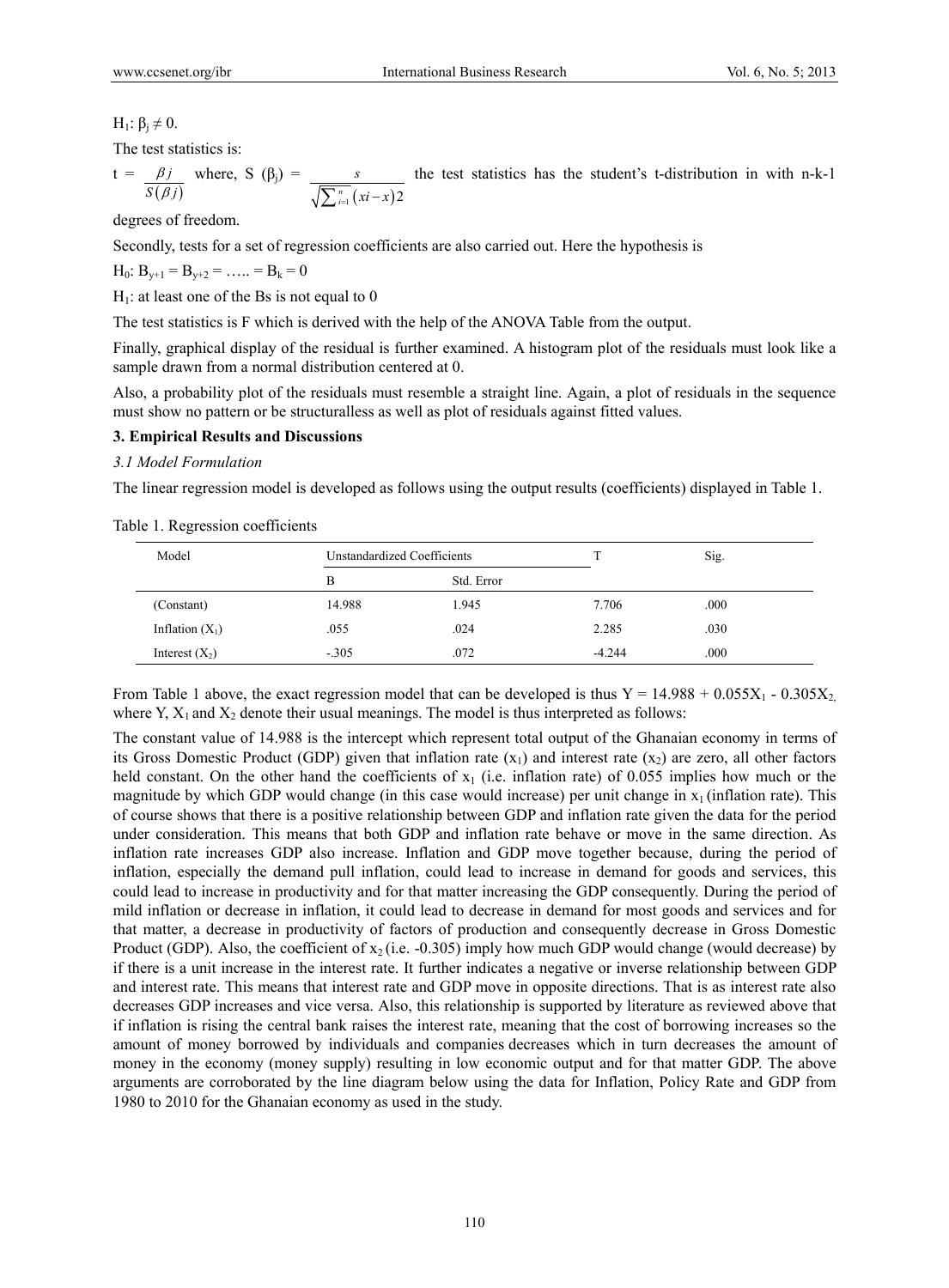

Figure 1. Line graphs of GDP, inflation and policy rates from 1980 to 2010

Figure 1 shows the performance of the Ghanaian economy in terms of the GDP, with regard to inflation rates and interest rates from the year 1980, 1981, 1982, through to 2010. The graph shows that the performance of the Ghanaian economy in terms of GDP, with regard to inflation rates and interest rates have not remained constant over the period, but rather have been growing steadily with moderate fluctuations especially during the periods of 1983, 1984 and 2000. As can be seen in Figure 1, some years recorded high figures whilst others recorded very low figures. For instance inflation rates were high during the periods of 1980, 1981 and 1983. This could be attributed to drought and wide scale bush and forest fires that engulfed the country around the period and thus created severe nation-wide famine especially in 1983.

Table 2. Model summary of other regression coefficients

| Model |       | $\mathbf{D}$<br>r z    | Square<br>Adjusted  | 3td<br>: Estimate<br>Error of the | Durbin-Watson |
|-------|-------|------------------------|---------------------|-----------------------------------|---------------|
|       | 0.660 | $\sim$ $\sim$<br>0.TJJ | 305<br>v. <i>j.</i> | 3.497                             | 0.406         |

The multiple linear regression model developed in Table 2 can confidently be used after having been satisfied with the assumptions if it is found to be adequate. The model adequacy checking is done using the statistics in Table 2. The R and  $R^2$  represent the multiple correlation and coefficient of determination respectively. The R (0.66) sho ws that there exist a strong positive relati ionship betwee en GDP as the e dependent va ariable and int terest and inflation rates as the independent variables. This therefore also implies that the behavioral patterns of interest and inflation rates did influence Ghana's GDP. As inflation rises, GDP increases and so on. This is corroborated by the coefficient of inflation rate in the regression model developed above in table 2. Also, this relationship is supported by literature as reviewed above that if inflation is rising the central bank raises the interest rate, meaning that the cost of borrowing increases so the amount of money borrowed by individuals and companies decreases which in turn decreases the amount of money in the economy (money supply) resulting in low economic output and for that matter GDP. Furthermore, Mundell tackled the old Fisherian law on the constancy of the real rate of interest, i.e. where  $r = i - \pi$  where if inflation  $(\pi)$  rises, then nominal interest rate (i) will rise one-for-one to keep real interest rates (r) constant. However, Keynes (1936) disputed Fisher's assertion and Fisher (1930), was reluctant to make too much out of it empirically. Mundell's reasoning was as follows: the nominal rate of interest is set by inflation expectations and the real interest rate,  $i = r + \pi^e$ . Now, suppose we have two assets, money and equity, where r is the real return on equity. By Keynes's theory of liquidity preference, money demand is inversely related to the return on alternative assets, i.e. L(r, Y). We know, of course, that in equilibrium  $M/p = L(r, Y)$ , as money supply rises, the rate of interest falls, so we can trace out an money market (MM) equilibrium locus in interest/money supply space as in the Figure below. Now, a particular MM curve is conditional on a particular level of inflationary expectations  $(\pi^e)$ . If inflationary expectations rise, then, for any given amount of money supply, the real interest rate,  $r = i - \pi^e$ , falls and thus the MM curve shifts down. The intuitive logic is that we must remember that the *negative* of inflation is the real rate of return on money. Thus, if there are inflationary expectations, agents who hold money are receiving a negative expected return on their real balances and thus will attempt to get rid of them by purchasing equity. As a result, money demands falls and the price of equity rises - and consequently the real rate of return on equity, r, and falls. On the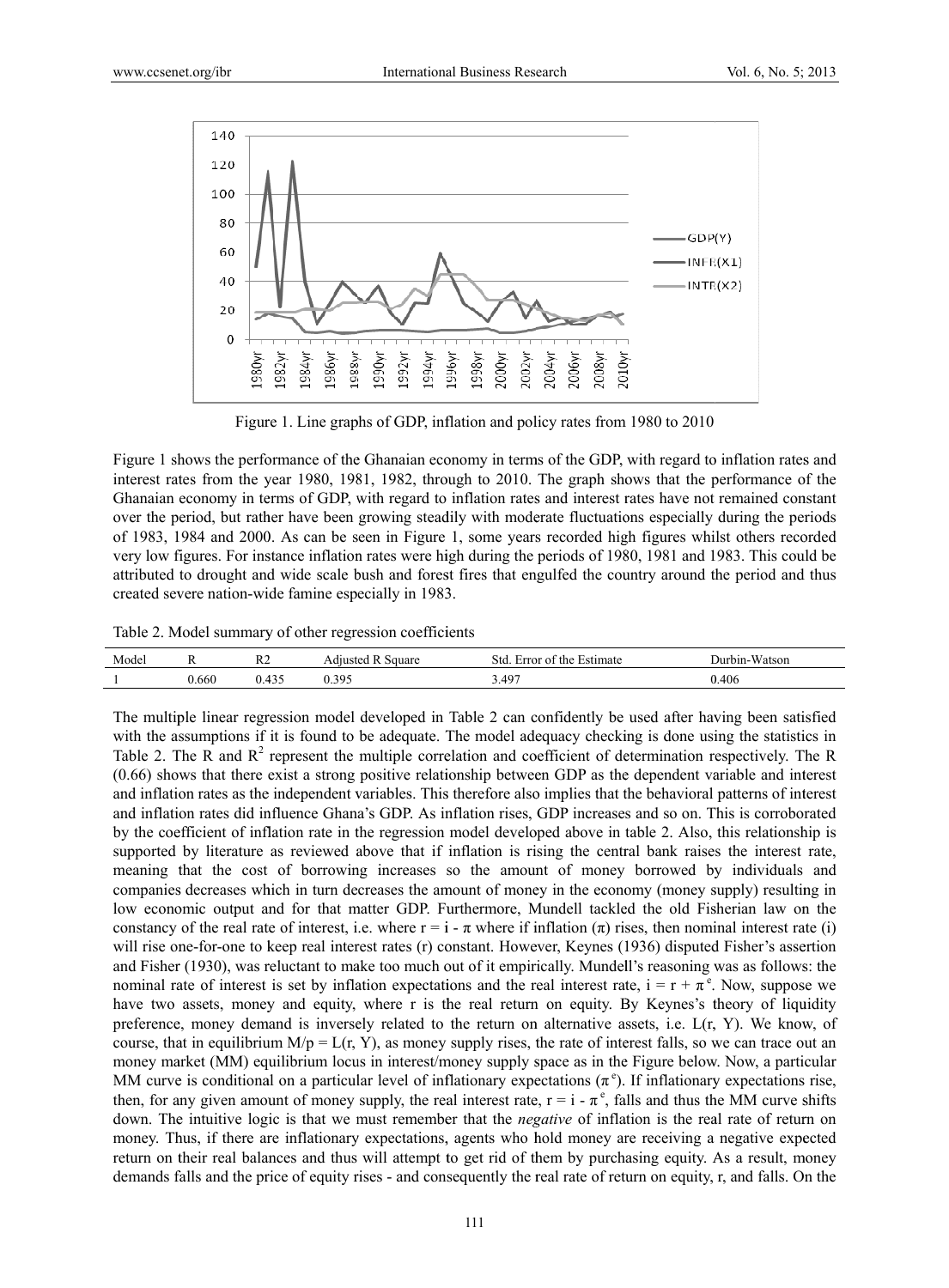contrary, the relationship between interest rate and GDP is such that they move in opposite directions. As interest rate increases, GDP decreases and vice versa. This relationship is corroborated by the negative coefficient of interest rate in the regression model developed in 3. This relationship is also supported by the literature reviewed above. As GDP increases, interest rates (policy) rate falls. This is because a sustained increase in Gross domestic product (GDP) is having a tendency of lowering inflationary rate, and would lead to a decrease in the policy rate; this is consistent to the monetary policy committee (MPC) of the bank of Ghana (BOG), the committee, reduced the policy rate from 13.5% to 13% as a result of a reduction risks of inflationary rate increase and improvement in economic growth. Furthermore, the  $R^2$  (coefficient of determination) value of 0.435 or 44% means that approximately 44% of the proportion of variations in GDP are explained by both inflation and interest rates. It can simply be put as inflation and interest rates accounted for 44% of the changes in GDP with regard to the data for the period under review. Moreover, the adjusted  $R^2$  (coefficient of determination adjusted for the degrees of freedom) value of 0.395 (approximately 40%) is in line with the  $R^2$  value already explained above. This also implies that interest and inflation rates account for 40% of the changes in GDP.

#### Table 3. Analysis of variance (ANOVA)

| Model      | Sum of Squares                                                | Df | Mean Square |        | Sig. |
|------------|---------------------------------------------------------------|----|-------------|--------|------|
| Regression | 264.001                                                       |    | 132.001     | 10.792 | .000 |
| Residual   | 342.480                                                       | 28 | 12.231      |        |      |
| Total      | 606.481                                                       | 30 |             |        |      |
|            | <b>BULLET CONTRACT OF CONTRACT CONTRACT CONTRACT CONTRACT</b> |    |             |        |      |

Notes: a. Predictors: (Constant), Inflation(X2), Interest(X1). b. Dependent Variable: GDPY.

The analysis of variance (ANOVA) table above is used to test the overall significance of the model developed and for that matter whether the beta coefficient are the same or not.

The hypothesis that is tested here is:

Null hypothesis (H<sub>0</sub>): The overall model is not significant, i.e. H<sub>0</sub>:  $\beta_j = 0$ 

Alternative hypothesis (H<sub>1</sub>): The overall model is significant, i.e. H<sub>1</sub>:  $\beta_j \neq 0$ 

The level of significance selected is  $\alpha = 0.05$ . The decision rule is do not reject the null hypothesis if the F calculated is less than the F critical, or if the significant value is less than the level of significance  $(\alpha=0.05)$ . The decision and conclusion, is that since the significant value of 0.000 is less than 0.05, therefore the null hypothesis is rejected. Thus it can be concluded that at least one beta coefficient is not zero and for that matter the overall model is significant. Finally, the significant values recorded in the last column of Table 3 also indicate that all the individual beta coefficients are significant.

#### 3.2 Relationship between GDP and Inflation

In addition to the relation developed for GDP, in terms of inflation rate and interest rate, the relationship between GDP and inflation rate is also examined as follows.



Figure 2. Line graph of GDP and Inflation rate from 1980 to 2010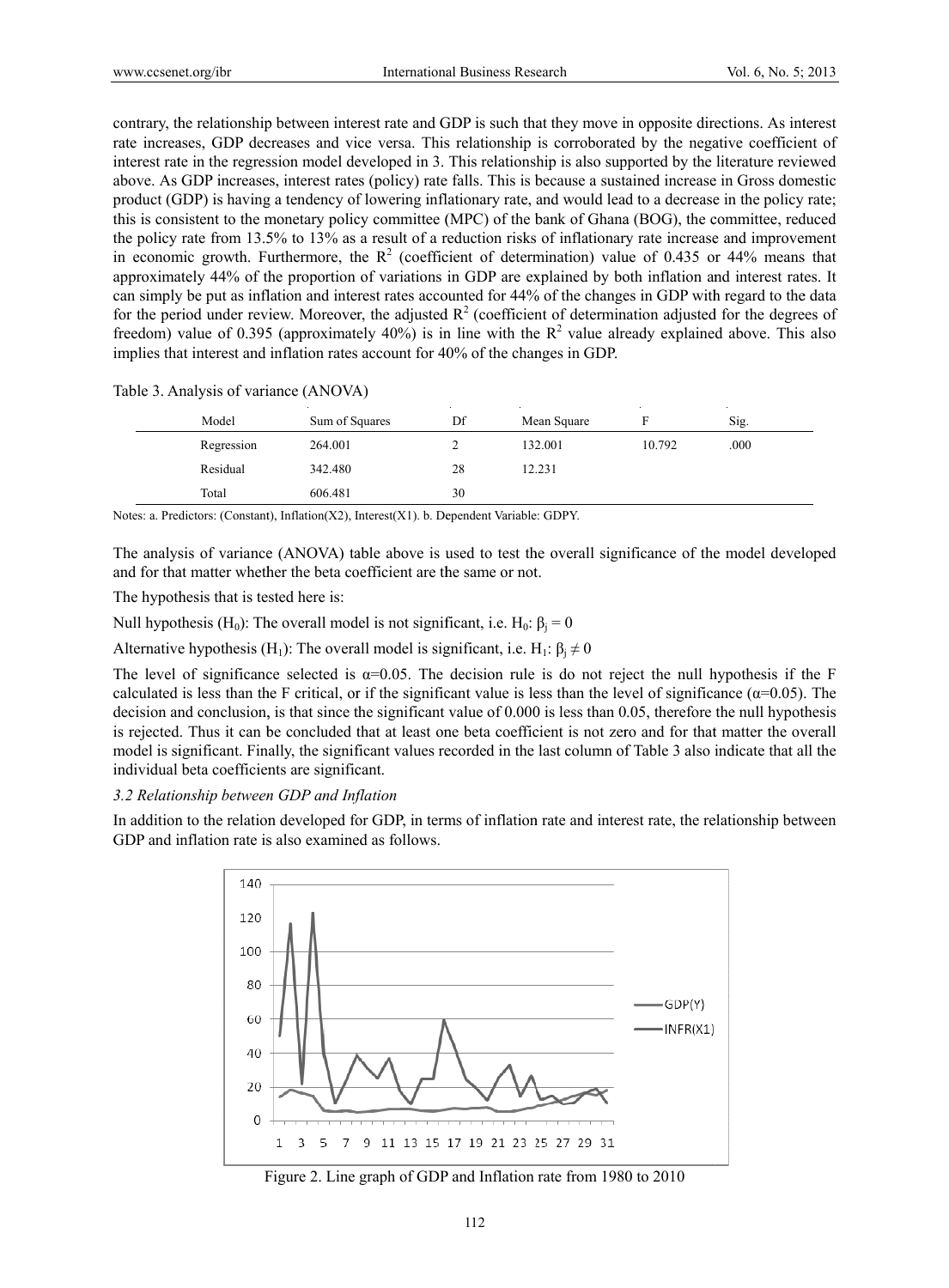The pattern of trend of GDP and inflation rate obtained in the figure 2 above is not different from that obtained in figure 1 above over the thirty-one (31) year period under study. It shows clearly that the GDP for the Ghanaian economy has grown steadily over the years under study with a few moderate declines between 1983 up to 1985 with corresponding high increases in inflationary rates. The figure further shows that there has been serious fluctuations in the inflationary rates with only moderate movements in 2007 up to 2010. These movements in the line graphs shows that there has been a relationship between GDP and inflation rates over the period under study. Where inflationary rates were high, GDP was low or modereate and vice versa.

Table 4. Regression statistics of GDP and inflation

| Multiple R            | 0.248476  |
|-----------------------|-----------|
| R Square              | 0.0617403 |
| Adjusted R Square     | 0.0282311 |
| <b>Standard Error</b> | 4.4134103 |
| Observations          | 31        |

With regard to the nature of the relationship between GDP as a dependent variable and inflation as the independent or explanatory variable, it can be said based on the correlation coefficient  $(R=0.248476)$  that there exists a weak positive relationship between GDP and inflation. Also based on the coefficient of determination value (R square=0.0617403) it can be concluded that inflation could explain or account only approximately 6% of the changes in GDP over the period. This therefore implies that there about 94% of the changes in GDP that rather accounted for by other macroeconomic variables.

Table 5. Regression coefficients

|                | Coefficients | Standard Error | t Stat   | P-value |  |
|----------------|--------------|----------------|----------|---------|--|
| Intercept      | 7.7978165    | 1.216943561    | 6.407706 | 6.2E07  |  |
| Inflation rate | 0.0411398    | 0.030308217    | .357382  | 0.1855  |  |

Based on the regression coefficients in Table 5 above, a simple linear regression equation that can be modeled is Y=7.7978+0.04114X, where Y is the dependent variable that is GDP and X being the independent variable representing inflation. This relationship shows that GDP will increase with a corresponding increase in inflation. However, this increment may not be significant since the P-value for the coefficient is not significant. This could better be improved if additional variables are added to the model. For instance in the model developed for GDP as the dependent variable using inflation and interest rates as the explanatory variables, the constant term is 14.988 which is about twice of that obtained for this model.

## Table 6. Analysis of variance

| Source variation | Df | SS          | МS       |         | Significance F |  |
|------------------|----|-------------|----------|---------|----------------|--|
| Regression       |    | 35.88827652 | 35.88828 | 1.84249 | 0.18550085     |  |
| Residual         | 28 | 545.3893298 | 19.47819 |         |                |  |
| Total            | 29 | 581.2776063 |          |         |                |  |

The analysis of variance is at this juncture used to test the overall significance of the linear regression equation developed between GDP and inflation. It can be seen from the sum of squares values that the residual sum of squares of 545.3893298 is far bigger than the regression sum of squares of 35.88827652. This goes a long way to affect the reliability of the model. The decision rule is do not reject the null hypothesis if the F calculated is less than the F critical, or if the significant value is less than the level of significance ( $\alpha$ =0.05). The decision and conclusion, is that since the significant value of 0.18550085 is greater than 0.05, therefore the null hypothesis is not rejected. This thus confirms the high sum of squares residual value of 545.3893298 out of a total of 581.2776063. Therefore, it can be concluded that the model developed for GDP in terms of inflation is not significant.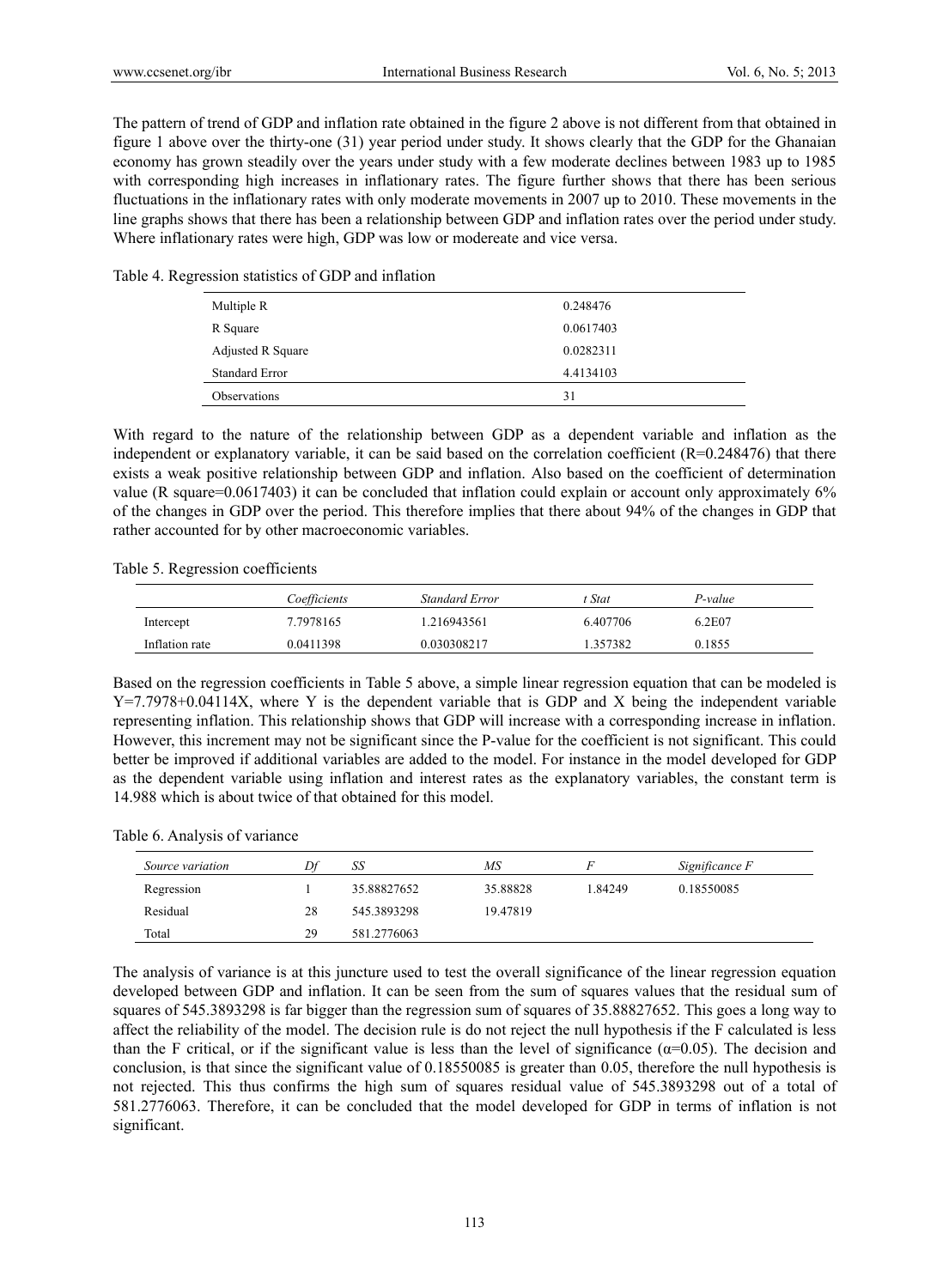## *3.3 The Regression Statistics between GDP and Policy Rate (Interest Rate)*

| <b>Regression Statistics</b> |             |
|------------------------------|-------------|
| Multiple R                   | 0.566729794 |
| R Square                     | 0.321182659 |
| Adjusted R Square            | 0.296939183 |
| <b>Standard Error</b>        | 3.753956575 |
| Observations                 | 31          |

Table 7. Regression statistics of GDP and policy rate in Ghana from 1980 to 2010

With regard to the nature of the relationship between GDP as a dependent variable and policy rate as the independent or explanatory variable, it can be said based on the correlation coefficient (R=0.566729794) that there exists a moderate positive relationship between GDP and policy rate. Also based on the coefficient of determination value (R square=0.321182659) it can be concluded that policy rate is able to explain or account for only approximately 32% of the changes in GDP over the period. This therefore implies that there about 68% of the changes in GDP that rather accounted for by other macroeconomic variables.

Table 8. Regression coefficients

|               | Coefficients   | Standard Error | † Stat     | P-value  |  |
|---------------|----------------|----------------|------------|----------|--|
| Intercept     | 15.97346453    | 2.025556189    | 7.885965   | 1.37E-08 |  |
| Interest rate | $-0.281298738$ | 0.077283928    | $-3.63981$ | 0.001094 |  |

Based on the regression coefficients in Table 8 above, a simple linear regression equation that can be modeled is Y=15.97346453+(-0.281298738)X, where Y is the dependent variable that is GDP and X being the independent variable representing policy rate. This relationship shows that GDP increases with a corresponding decrease in policy rate. This increment is also significant since the P-value for the coefficients are significant. The reliability of the model is tested below using the analysis of variance table below.

|  |  | Table 9. Analysis of Variance |
|--|--|-------------------------------|
|--|--|-------------------------------|

|            | Df | SS          | MS       |          | Significance F |  |
|------------|----|-------------|----------|----------|----------------|--|
| Regression |    | 186.6962872 | 186.6963 | 13.24821 | 0.001093836    |  |
| Residual   | 29 | 394.5813191 | 14.09219 |          |                |  |
| Total      | 30 | 581.2776063 |          |          |                |  |

The importance of the reliability of the model developed above for the relation between GDP and policy rate cannot be over ruled, since it would go a long way in informing its usage in estimation and forecasting. Since the calculated F of 13.24821 is far greater than the F significance, the null hypothesis is not rejected. It therefore can be concluded that the model developed for GDP in relation to policy rate for Ghana using the data covering these two variables from 1980 to 2010 is quite significant.

#### **4. Conclusion**

It can be concluded from the findings that there exist a strong positive correlation (relationship) of 0.66 between GDP, interest rate and inflation rates over the period under study. This therefore also implies that the behavioral patterns of interest and inflation rates have had some influence on GDP. Furthermore, the study revealed an  $R<sup>2</sup>$ value of 0.435 (44%); this implies that an approximately 44% of the proportion of variations in GDP are explained by both inflation and interest rates. It can simply be put as inflation and interest rates accounted for or explained only 44% of the changes in the GDP of Ghana with regard to the data for the period 1980 to 2010. Therefore there are about 56% of the changes in the GDP of the Ghanaian economy that could not be explained by inflation and interest rates that need to be investigated. It can also be concluded from the findings that indeed there exist some relationship between GDP, inflation and interest rates as already established and this is given by the linear multiple regression model:  $Y = 14.988 + 0.055_{X1}$  - 0.305<sub>X2</sub>, where Y is the GDP; X<sub>1</sub> is the inflation rate; and  $X_2$  is the interest rates over the period 1980 through to 2010.

Furthermore, it was revealed that there is a positive relationship between GDP and inflation rate given the data for the period under consideration and it therefore means that both GDP and inflation rate behaved or moved in the same direction. As inflation rate increased GDP also increased and vice versa. However, it indicated a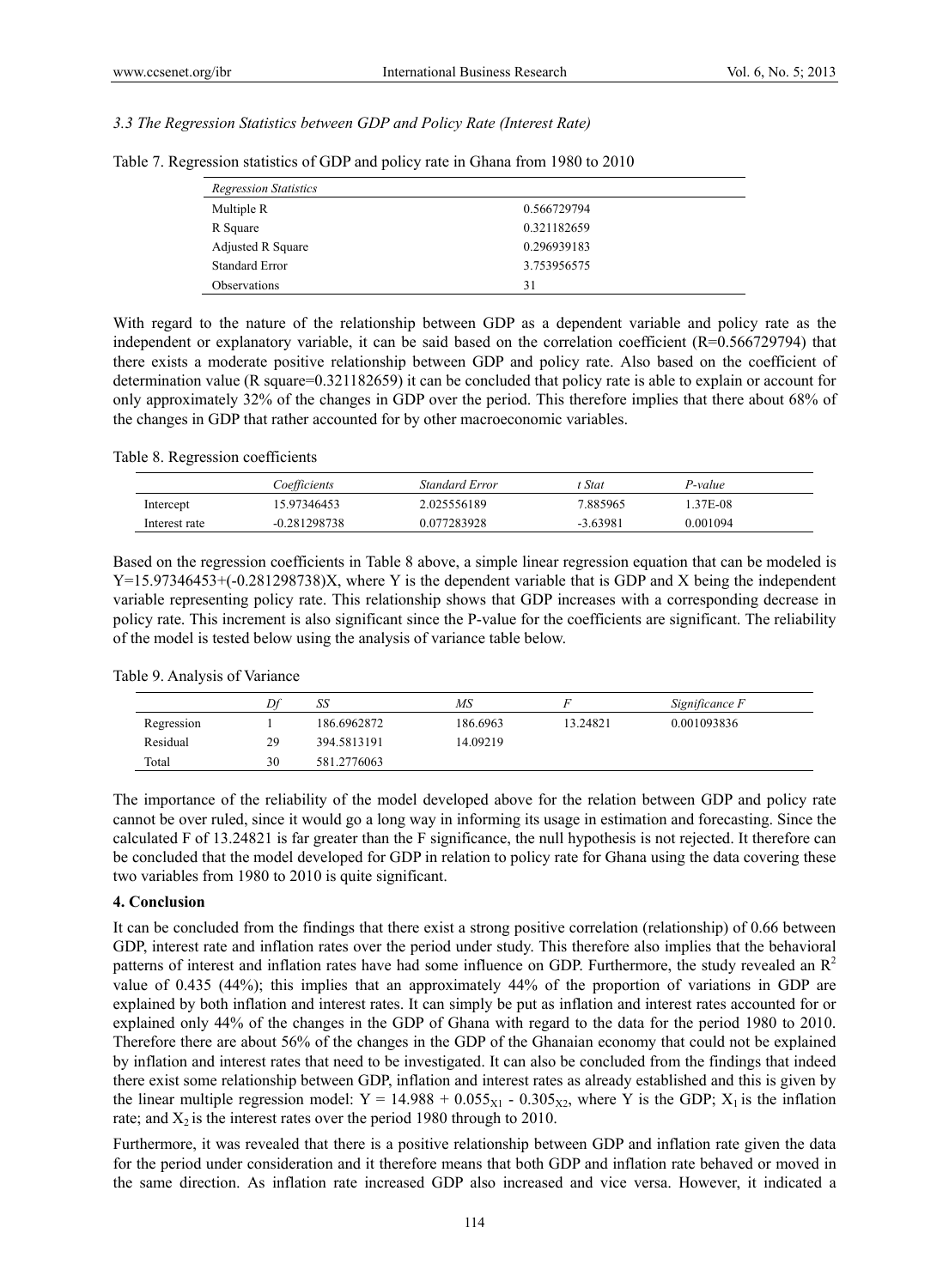negative or inverse relationship between GDP and interest rate. This means that interest rate and GDP move in opposite direction. That is as interest rate increases, GDP decreases and vice versa. Also, the test of hypothesis with the analysis of variance table have revealed that overall multiple regression model developed for GDP, interest rate and inflation rate was significant with the individual parameter estimates also being significant. Therefore given any projected interest and inflation rates for a given period, the projected corresponding GDP can be estimated but with a precision of only 40% or 44%. Finally, it can be concluded based on the individual examination of the relationship between GDP, inflation and policy rate that there exists some relationship between GDP and inflation rate as well as GDP and policy rate. It is recommended that the Government together with the Bank of Ghana should develop and pursue prudent monetary policies that would aim at reducing and stabilizing both the micro and macroeconomic indicators such as inflation targeting, interest rate, so as to boast the growth of the economy.

#### **References**

- Adenutsi, D. E. (2008). Effect of Trade openness and Foreign Direct Investment on Industry Performance in Ghana. *Journal of Business Research, 2*, 1-2.
- Allen, L. (1998). The Determinants of Bank of Ghana Interest. *Journal of Financial and Quantitative Analysis, 23*(2), 231-235. http://dx.doi.org/10.2307/2330883
- Antwi Samuel, E. F. E., Mills, A., & Zhao, X. (2013). The impact of macroeconomic factors on economic growth in Ghana. A cointegration Analysis. *International Journal of Academic Research in Accounting, Finance and Management Science, 3*(1), 35-45.
- Arnold, A. R. (2005). *Macroeconomics* (7th ed.). Ohio, South-Western.
- Asogwa, R. (2006). Global Financial Regulatory Harmonization, Central Banks' Supervisory Effectiveness and Macroeconomic Performance in the West African Monetary Zone (WAMZ) Countries: Analyzing the Role of Institutional Factors. Paper presented at *the 7th Global Development Network Annual Conference*, St Petersburg, Russia, 19-21.
- Bank of Ghana. (2009). Financial Stability Reports: Monetary Policy Committee Statistical Releases, 2002-2008.
- Barro, R. J. (1991). Economic Growth in a Cross-Section of Countries. *Quarterly Journal of Economics, 106*, 407-444. http://dx.doi.org/10.2307/2937943
- Barro, R. J. (2003). Determinants of Economic Growth in a Panel of Countries. *Annals of Economics and Finance, 4*, 231-274.
- Bawumia, M. (2010). *Monetary Policy and Financial Sector Reform in Africa: Ghana's Experience*. Accra: Combert Impressions Ghana Ltd.
- Beck, T., & Laeven, L. (2005). Institution Building and Growth in Transition Economies. *World Bank Policy Research Working Paper*, 3657. Retrieved from htte://econpapers.repec.org/RePEc:wbk:wbrwps:3657
- Carden, A. (2005). Inputs and Institutions as Conservative Elements. Draft paper. Retrieved from http://www.gmu.edu/rae/featured/archives/Carden\_essay.pdf
- Danquah, M. (2006). Sources of Growth in Ghana. Retrieved from http://unpan1.un.org/intradocgroups/public/document/IDEP/UNPAN023359pdf
- Drukker, D., Hernandez-Verme, P., & Gomis-Porgueras, P. (2005). Threshold Effects in the relationship between Inflation and Growth: A new Panel-Data Approach. Retrieved from http://ideas.repec.org/p/pra/mprapa/33494.html
- Easterly, W., & Levine, R. (1997). Africa's Growth Tragedy: Policies and Ethnic Divisions. *Quarterly Journal of Economics, 112*(4), 1203-50. http://dx.doi.org/10.1162/003355300555466
- Fischer, S. (1993). The Role of Macroeconomic Factors in Growth. *Journal of Monetary Economics, 32*, 485-512. http://dx.doi.org/10.1016/0304-3932(93)90027-D
- Frimpong, J. M., & Oteng-Abayie, E. F. (2008). Bivariate Causality Analysis between FDI Inflows and Economic Growth in Ghana. *International Research Journal of Finance and Economics*, *15*.
- Frimpong, J. M., & Oteng-Abayie, E. F. (2010). When is Inflation Harmful? Estimating the Threshold Effect for Ghana. *Am. J. Econ. Bus. Admin., 2*, 232-239. http://dx.doi.org/10.3844/ajebasp.2010.232.239
- International Monetary Fund. (2007). Ghana selected Issues: IMF country Report No 07/208. Retrieved from